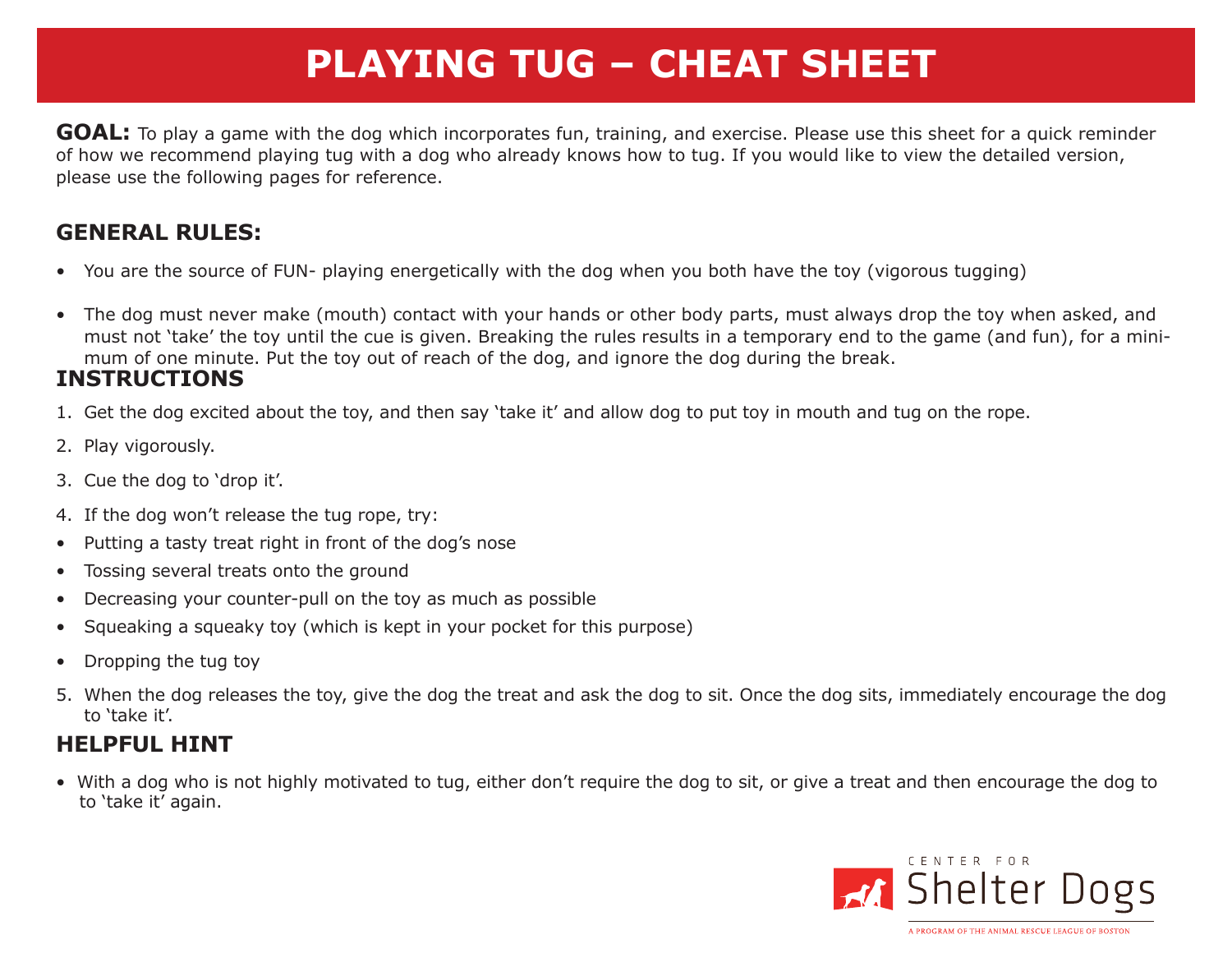# **TUG TRAINING (DETAILED)**

**GOAL:** To engage the dog in a mentally stimulating activity that expends energy through the combination of play and training. This game also teaches shelter dogs to control themselves and inhibit their behavior at a time when they are very excited.

### **GENERAL RULES:**

- You are the source of FUN. Play energetically with the dog when you both have the toy (vigorous tugging).
- The dog must never make (mouth) contact with handler's hands or other body parts, must always drop the toy when asked, and must not 'take' the toy until it is offered. Breaking the rules results in a temporary end to the game (and fun). Put toy out of reach of the dog, and ignore the dog the break.

### **INSTRUCTIONS**

- 1. 'Tease' the dog with tug rope. Entice the dog with toy- hold the tug rope and move it back and forth in front of the dog, encouraging the dog to chase and leap after it.
- 2. Excitedly say 'take it' and allow the dog to put the toy in their mouth and tug on the rope. If the dog is hesitant, praise after the dog puts the toy in their mouth.
- 3. If the dog takes the toy before you say take it, 'play dead' with the toy. Reduce counter pull as much as possible and skip to step 5 (don't play tug).
- 4. Play vigorously (move it around back and forth or apply steady counter pressure) for approximately 15 seconds to one minute.
- 5. Cue the dog to 'drop it'. Follow the instructions for 'drop it', below.
- 6. If the dog won't release the tug rope, try:
- • Tossing several treats onto the ground
- Decreasing your counter pull on the toy as much as possible
- Squeaking a squeaky toy (which is kept in your pocket for this purpose)
- Dropping the tug toy
- 7. Once the dog releases the toy give the dog the treat and immediately return to step 2.

### **INCORPORATING TRAINING CUES**

- 1. Once dog is quickly and regularly releasing the tug toy when asked, start asking the dog to perform a cue ('sit') before gaining access to the toy.
- 2. As the dog gains proficiency at the game, you can ask the dog to perform multiple cues in a row, before allowing the dog to 'take it'.